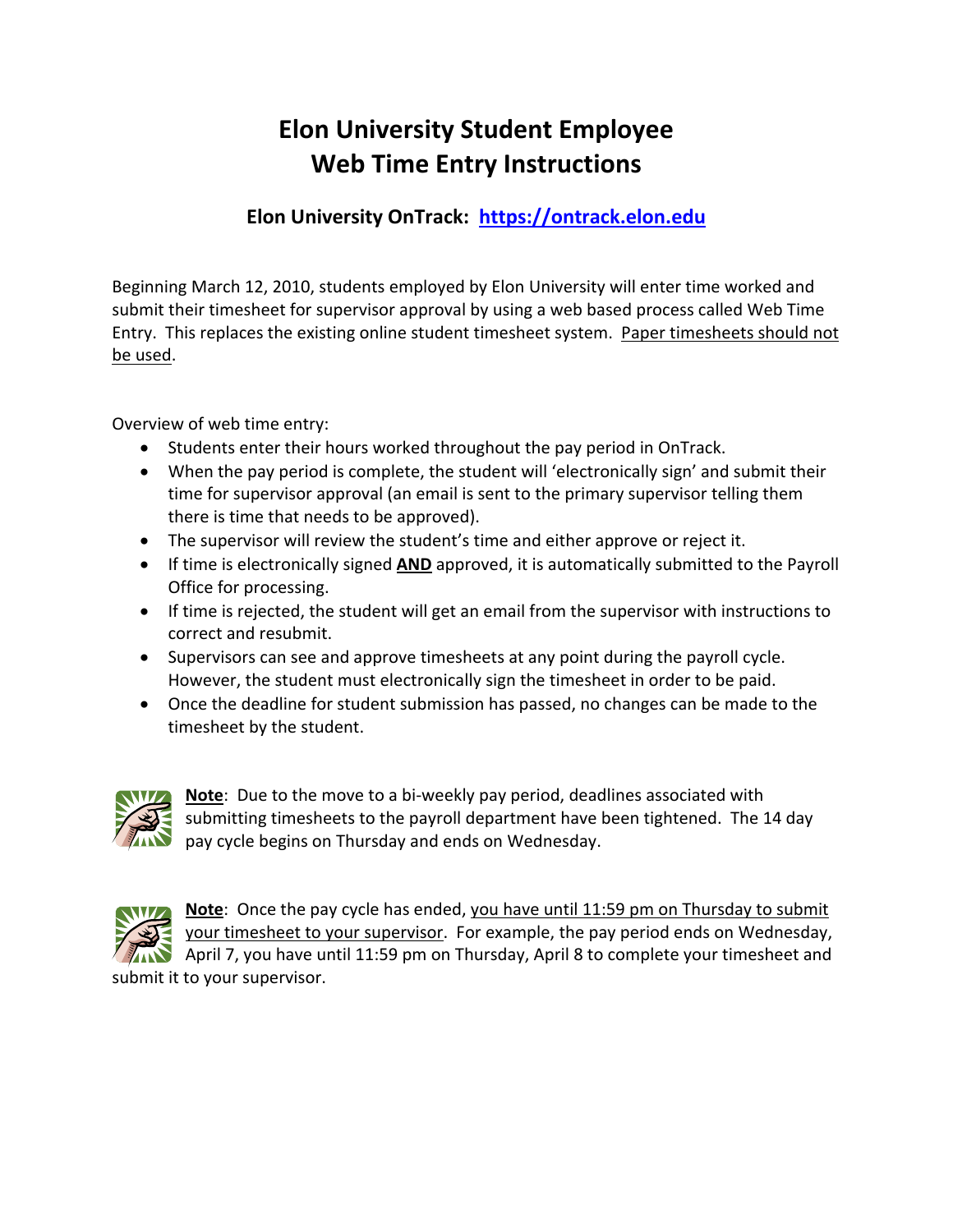### **Instructions for Entering Time Using Web Time Entry**

**1 – Access your timesheet**: Student timesheets can be accessed through OnTrack at https://ontrack.elon.edu. Once logged in, click on **OnTrack for Employees**. Under the section labeled **Time Entry and Approval**, select **Time entry** to access your timesheet.

|                                   | <b>Financial Information</b>    |
|-----------------------------------|---------------------------------|
| <b>My Budgets</b>                 |                                 |
|                                   | <b>Phone Billing Summary</b>    |
|                                   |                                 |
|                                   |                                 |
|                                   | <b>Time Entry and Approval</b>  |
|                                   |                                 |
|                                   |                                 |
| Time entry<br><b>Time history</b> | Time approval (for supervisors) |

**2 – Choosing a timesheet**: The **Time entry** screen will display the positions you currently have with Elon. Select the particular position and supervisor for which you are entering time by clicking on the box in the column labeled "**Choose Only One**" and then click on **SUBMIT**. If you work in multiple positions, you will need to enter time for each position separately. You may enter time for only the positions and pay periods that are displayed. If your position is not displayed, please contact your supervisor.

## **Time entry**

| Choose<br>Only<br><b>One</b> | Pay<br><b>Period</b><br><b>Start</b><br><b>Date</b> | Pay<br><b>Period</b><br>End<br>Date | <b>Position</b><br><b>Title</b> | <b>Start</b><br><b>Date</b> | <b>Department</b>            | <b>Supervisor</b> | Location | Complete<br><b>By Date</b> |
|------------------------------|-----------------------------------------------------|-------------------------------------|---------------------------------|-----------------------------|------------------------------|-------------------|----------|----------------------------|
|                              | 03/01/10                                            | 03/24/10   IWSP ST                  | Accounting<br>Administrative    | 02/11/08                    | Accounting<br>Administrative |                   |          | 03/25/10<br>11:59PM        |

**SUBMIT**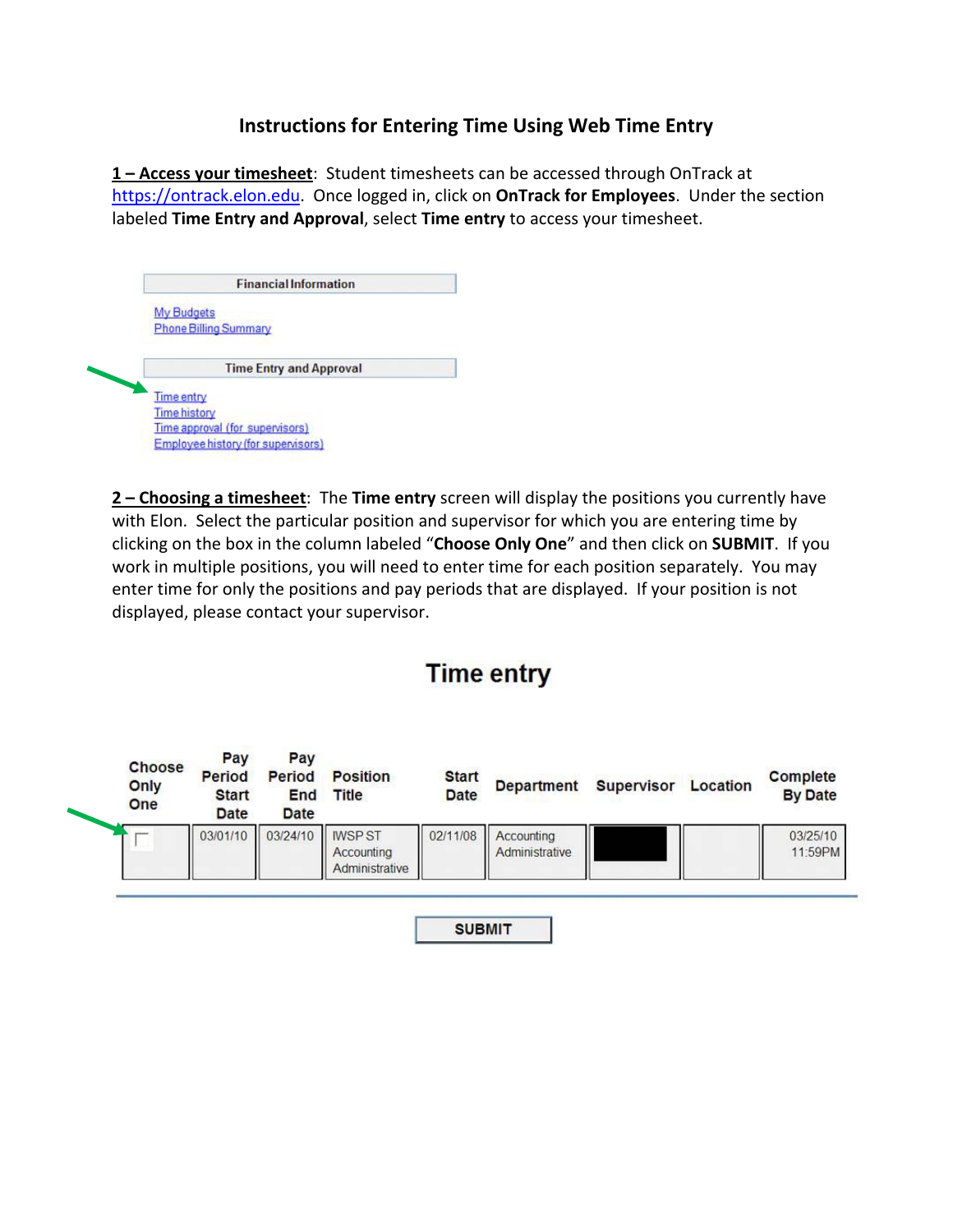**3 – Entering your time**: After selecting the position for which you are entering time, the **Time Entry** screen will be displayed. Note the position information is displayed at the top of the screen.

### **Time Entry**

| <b>Position Title</b>                          | Pay<br>Period<br><b>End Date</b> | Pay Cycle                                  | <b>Department</b>            | Location | <b>Supervisor</b> | Complete<br>Entry By |
|------------------------------------------------|----------------------------------|--------------------------------------------|------------------------------|----------|-------------------|----------------------|
| <b>IWSP ST</b><br>Accounting<br>Administrative |                                  | 03/24/10 Student -<br>Monthly Pay<br>Cycle | Accounting<br>Administrative |          |                   | 03/25/10<br>11:59PM  |

| Date     | Day       | lours Worked   |
|----------|-----------|----------------|
| 03/01/10 | Monday    | $\overline{2}$ |
| 03/02/10 | Tuesday   |                |
| 03/03/10 | Wednesday | $\overline{2}$ |
| 03/04/10 | Thursday  |                |
| 03/05/10 | Friday    | $\overline{2}$ |
| 03/06/10 | Saturday  |                |
| 03/07/10 | Sunday    |                |
| 03/08/10 | Monday    | 2              |
| 03/09/10 | Tuesday   |                |
| 03/10/10 | Wednesday | İ2             |
| 03/11/10 | Thursday  |                |
| 03/12/10 | Friday    | l2             |
| 03/13/10 | Saturday  |                |
| 03/14/10 | Sunday    |                |
| 03/15/10 | Monday    | $\overline{2}$ |
| 03/16/10 | Tuesday   |                |
| 03/17/10 | Wednesday | $\overline{c}$ |
| 03/18/10 | Thursday  |                |
| 03/19/10 | Friday    | l2             |
| 03/20/10 | Saturday  |                |
| 03/21/10 | Sunday    |                |
| 03/22/10 | Monday    | 2              |
| 03/23/10 | Tuesday   |                |
| 03/24/10 | Wednesday | 2              |

exact recommendations

**SERVICE** 

Enter the numbers of hours you worked each day. After entering time worked, simply click "**SUBMIT**" to save. The "**SUBMIT**" button can be clicked as many times as needed as time is entered and/or changed throughout the pay period.

Г

Checking this box becomes your electronic signature acknowledging your submitted time as accurate and ready for supervisor approval

Supervisor Decision Pending Approval Supervisor Comments Supervisor's E-mail Address @elon.edu

**SUBMIT**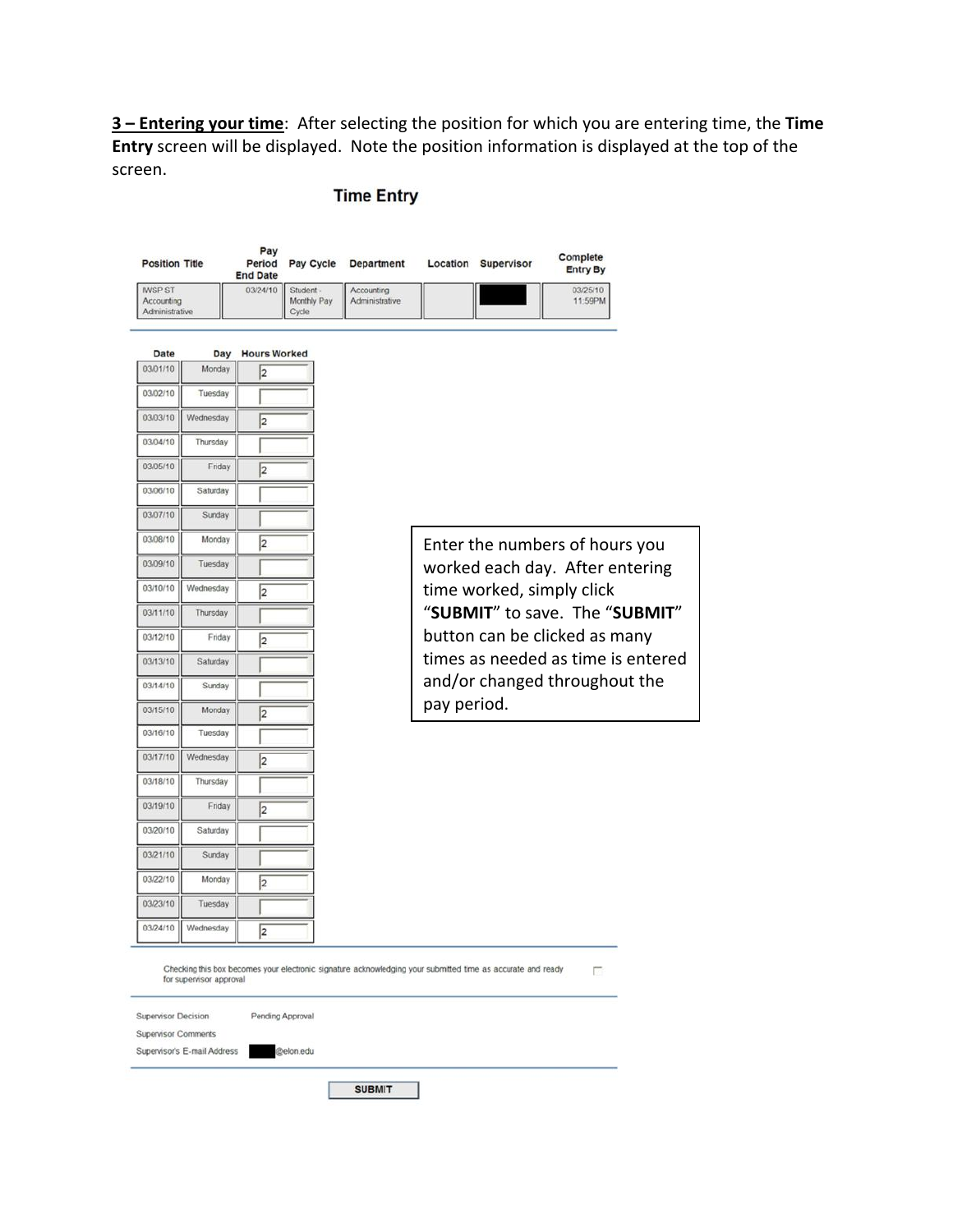You are encouraged to enter and submit time on a daily basis or after each work period. If you save without signing the timesheet, your confirmation will state: "**Time Entry Status: Not Complete**."

# **Confirmation**

Please be aware that you have not marked your time entry as complete

 $03/24/10$ Pay Period End Date

**Time Entry Status** Not Complete

#### **Current Pay Period Hours**

| <b>Regular Hours</b> |  |
|----------------------|--|
| <b>Total Hours</b>   |  |

**4 – Signing and sending your timesheet**: At the end of the pay cycle or whenever you are done entering all your time for the pay period, click on the box near the bottom where it says "**Checking this box becomes your electronic signature acknowledging your submitted time as accurate and ready for supervisor approval**" and then click on "**SUBMIT**." This will advance your timesheet to your supervisor for review and approval.

| Checking this box becomes your electronic signature acknowledging your submitted time as accurate and ready<br>for supervisor approval |  |
|----------------------------------------------------------------------------------------------------------------------------------------|--|

**Supervisor Decision** 

Pending Approval



**Note**: You will no longer be allowed to access your timesheet for this period once you have electronically signed your timesheet. If changes are needed, either your **THE SUPERVISOR WILL NEED TO MAKE A CONCRETE A** SUPERVISOR WILL need to reject the timesheet so that you can make the needed changes, electronically sign and re‐submit the

timesheet to the supervisor.